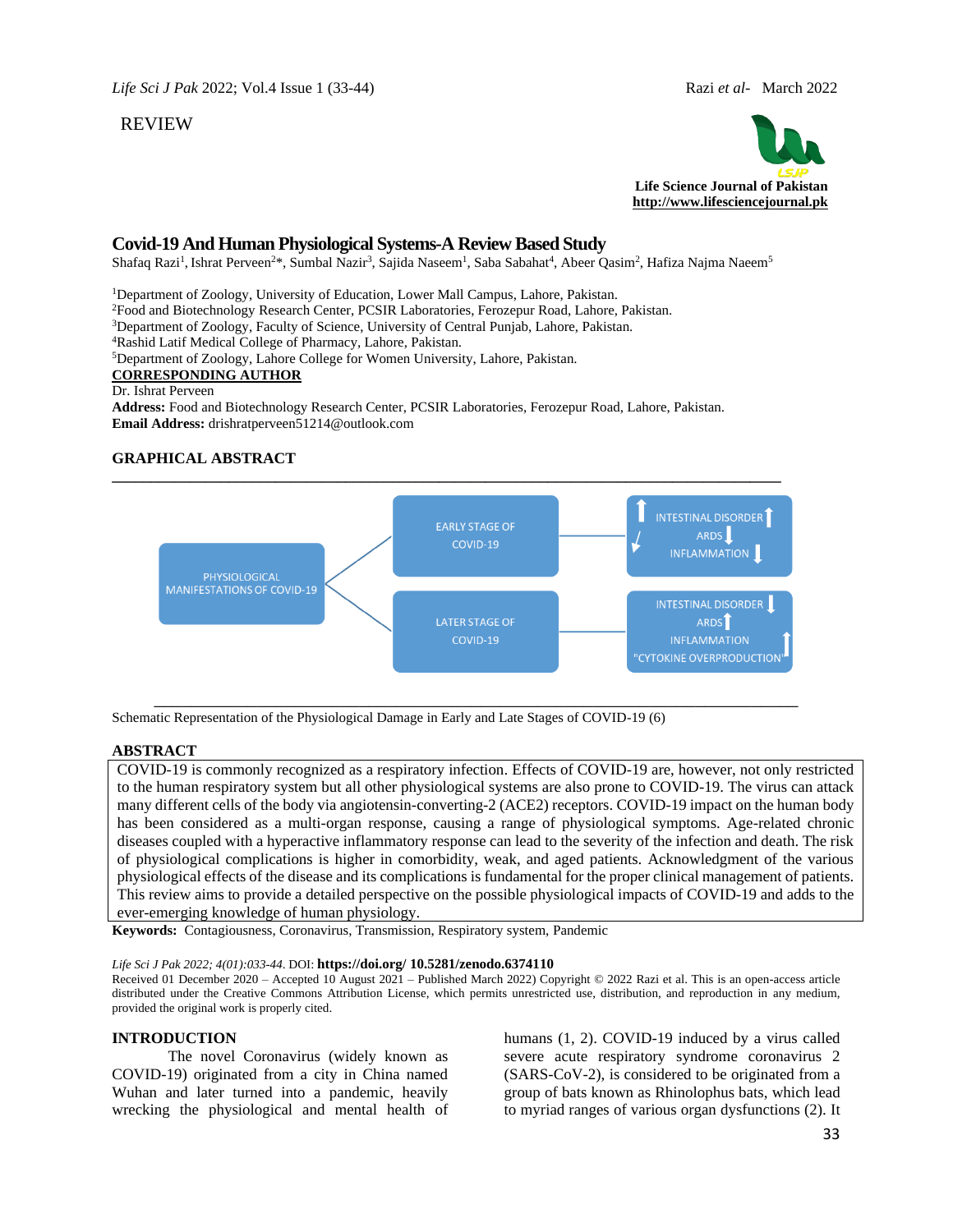has been found to affect more than two hundred million people worldwide and caused 5,316,286 global deaths (3). The above-mention pandemic has been reported to affect the physiological, social, economic, and psychological systems of human beings (4). COVID-19 is transferred to the human body through respiratory droplets in the air or through direct contact with an infected person (5). It primarily affects the respiratory system by attacking the lungs and causing pneumonia (6). The physiological effects of COVID-19 are manifold, which confirms that it is not merely a respiratory infection. Along with the respiratory system, COVID-19 also affects the gastrointestinal, nervous, cardiovascular, and musculoskeletal systems (6, 7, 8, 9).

Inflammation is an obvious outcome of COVID-19 on human physiological systems which may result in an overactive immune response (10,11). Although COVID-19 affects people of all ages, it is deadly and more complicated in older people, especially in those who are already sick and have a compromised immune system (12, 13).

The focus of this paper is to point out the possible effects of COVID-19 on human physiological systems. These effects can get complicated in severely ill patients. Although SARS-CoV-2 directly attacks the pulmonary system, its pathological and inflammatory pathway in other organ systems has not been properly diagnosed and established

| <b>Cluster No.</b>                        | Physiological<br><b>Manifestations of</b><br>COVID-19                               | Countries/<br><b>Regions</b>                              | <b>Key Findings</b>                                                                                                                                                                                                                                                                           | Reference/s  |
|-------------------------------------------|-------------------------------------------------------------------------------------|-----------------------------------------------------------|-----------------------------------------------------------------------------------------------------------------------------------------------------------------------------------------------------------------------------------------------------------------------------------------------|--------------|
| 1. COVID-19 and<br>human lungs            | - COVID-19 and lungs of<br>comorbidity patients                                     | <b>USA</b>                                                | Lung injury<br>Inflammation<br>Hypoxia                                                                                                                                                                                                                                                        | (15)         |
|                                           | -COVID-19 and lungs in<br>comparison with influenza                                 | Switzerland,<br>Germany,<br>Massachusetts<br>, and Boston | Perivascular T-cell infiltration and alveolar<br>damage in both COVID-19 and influenza-<br>associated respiratory failure.<br>Endothelial injury and damaged cellular<br>membranes<br>Alveolar capillary micro-thrombi is nine times<br>more prevalent in COVID-19 patients than<br>influenza | Than         |
|                                           | -long-term pulmonary<br>consequences of the<br>COVID-19                             | Los Angeles,<br>CA                                        | Difficulties in breathing<br>Abnormalities in the diffusion of gasses in the<br>blood.                                                                                                                                                                                                        | (19)         |
|                                           | -To study the physiological<br>effects of COVID-19<br>associated ARDS               | Italy                                                     | Increased lung weight<br>Increased dead space in the lungs<br>Micro-thrombi and emboli in the pulmonary<br>vascular bed.                                                                                                                                                                      | (18)         |
| 2. COVID-19 and gut                       | -COVID-19 and gut<br>microbiota                                                     | Houston,<br>Texas, and<br>New York                        | Intestinal damage<br>Enterocyte dysfunction                                                                                                                                                                                                                                                   | (6)          |
|                                           | -gut dysbiosis and COVID                                                            | Turkey                                                    | Altered gut microbiota<br>Increased gut permeability<br>Increased inflammation                                                                                                                                                                                                                | (20)         |
|                                           | -Fecal viral activity and<br>alterations in the gut<br>microbiota of patients       | Hong Kong                                                 | Alterations in fecal microbiome<br>Gut dysbiosis                                                                                                                                                                                                                                              | (21)         |
|                                           | -Alterations of the gut<br>microbiota in COVID-19<br>patients and H1N1<br>Influenza | China                                                     | A relatively lower abundance of beneficial<br>symbionts<br>The gut microbiota of both patients is different<br>from each other                                                                                                                                                                | (22)         |
| 3. COVID-19 and<br>human immune<br>system | -COVID-19 and immune<br>responses                                                   | Bangladesh,<br><b>USA</b>                                 | Cytokine storm<br>Increased inflammation<br>Impaired immune response                                                                                                                                                                                                                          | (24, 12)     |
| 4. COVID-19 and<br>brain                  | -Neurological effects of<br>COVID-19 on humans                                      | USA,<br>Belgium, and<br>Sweden                            | Damage to CNS<br>Hypoxic injury<br>Encephalopathy<br>Encephalitis<br>Thrombosis                                                                                                                                                                                                               | (26, 27, 41) |

**Table- 1**. A Tabular representation of a range of physiological conditions related to COVID-19 Disease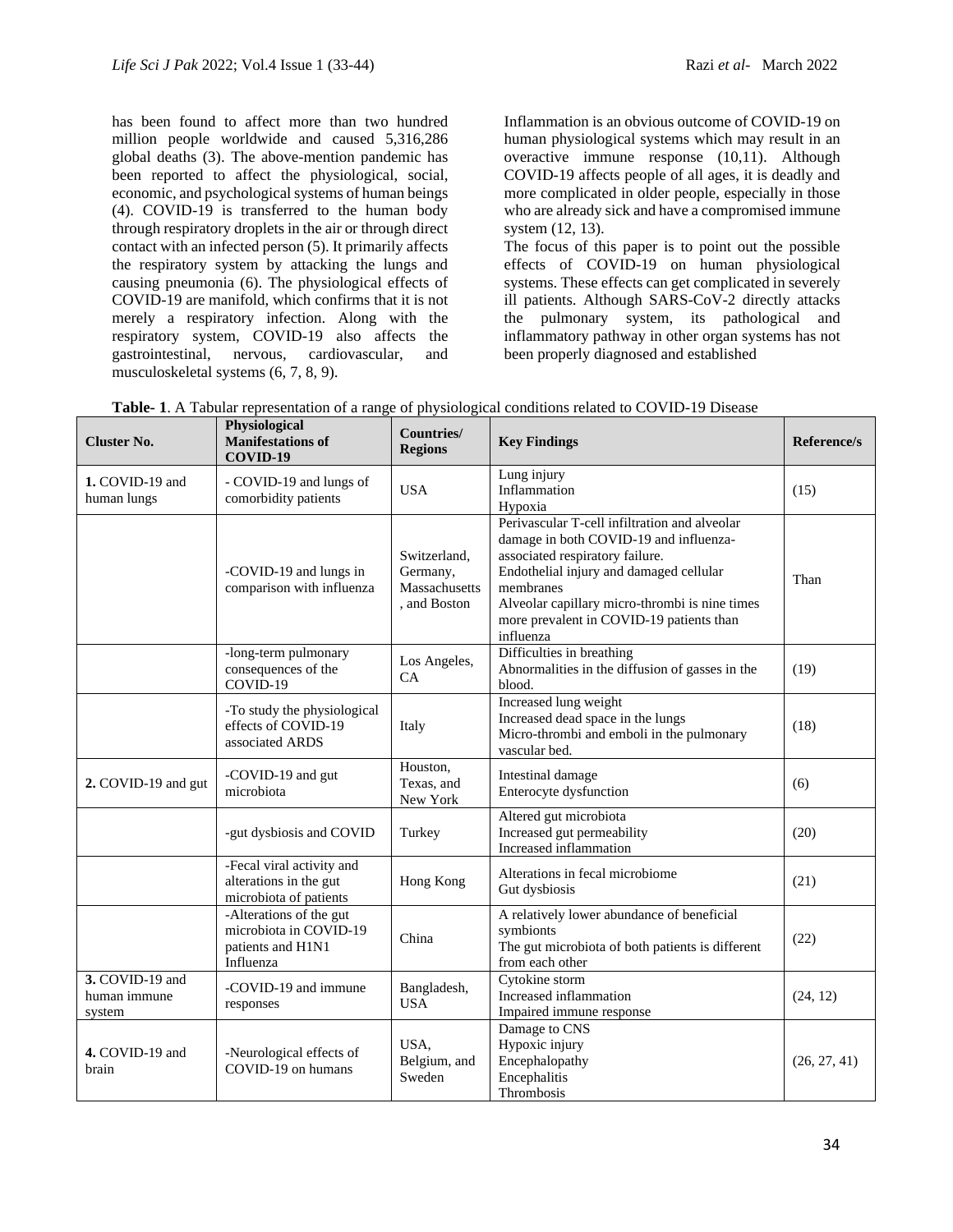|                                                      |                                                                                                               |                           | Neuroinflammatory responses related to<br>COVID-19 may lead to neurodegenerative<br>problems and neuropsychiatric symptoms<br>Long term neurological complications such as<br>strokes<br>Psychiatric problems such as anxiety,<br>depression, and PTSD                                                                                  |             |
|------------------------------------------------------|---------------------------------------------------------------------------------------------------------------|---------------------------|-----------------------------------------------------------------------------------------------------------------------------------------------------------------------------------------------------------------------------------------------------------------------------------------------------------------------------------------|-------------|
|                                                      | -To study the neurological<br>sequelae of COVID-19                                                            | US, Mexico,<br>and Canada | In the central nervous system:<br>Viral entry into the brain<br>Adverse immune responses<br>Respiratory stress<br>In the peripheral nervous system:<br>Chemosensory dysfunction                                                                                                                                                         | (5)         |
|                                                      | -To study how COVID-19<br>can damage the brain                                                                | United<br>Kingdom         | Damage to brain blood supply in most patients<br>can lead to stroke and hemorrhage<br>The altered mental state of patients leads to<br>confusion and prolonged unconsciousness<br>Encephalitis is rare<br>Less common complications include PNS<br>damage, which can cause anxiety, PTSD, and<br>loss of smell                          | (28)        |
|                                                      | -To study brain injury in<br>comorbidity patients and<br>neurological effects of<br>severe COVID-19 infection | <b>USA</b> and Italy      | Brain injury in comorbidity patients due to:<br>Encephalitis<br>Ischemia<br>Oxidative stress                                                                                                                                                                                                                                            | (8, 15)     |
|                                                      | -To study the neurological<br>involvement in COVID-19                                                         | <b>USA</b>                | Cytokine storm can lead to neurological injury<br>Apoptosis and necrosis in brain parenchyma in<br>the medial temporal lobe<br>Cerebral hemorrhage<br>PNS damage<br>Loss of taste and smell                                                                                                                                             | (40)        |
|                                                      | -Neurological and<br>neuropsychiatric<br>complications                                                        | UK                        | Altered mental state<br>Encephalopathy<br>Encephalitis                                                                                                                                                                                                                                                                                  | (29)        |
| 5. COVID-19 and<br>Cardiac System                    | -Impact of COVID-19 on<br>the heart in comorbidity<br>patients                                                | <b>USA</b>                | Plaque rupture<br>Myocardial injury<br>Arrhythmia<br>Coronary thrombosis<br>Venous thromboembolism<br>Heart injury<br>Ischemia                                                                                                                                                                                                          | (15)        |
|                                                      | - COVID-19 and heart                                                                                          | Italy, India              | Deterioration of previously existing<br>cardiovascular disorders<br>Inflammatory heart disease<br>Conduction disturbances<br>Disseminated intravascular coagulation<br>Myocardial injury<br>Pre-existing cardiovascular diseases increase the<br>risk for COVID-19 infection<br>Cardiovascular complications in comorbidity<br>patients | (7, 34, 35) |
| 6. COVID-19 and<br>liver                             | -To study the effects of<br>COVID-19 on liver<br>function and hepatic injury                                  | India,<br>Singapore       | COVID-19 patients indicate mild hepatic injury<br>Common hepatic injury is related to low albumin<br>levels in the blood<br>More common in patients who require<br>mechanical ventilation and intensive care and                                                                                                                        | (36, 37)    |
| <b>7.</b> COVID -19 and<br>musculoskeletal<br>system | -To study t impact on the<br>musculoskeletal<br>consequences                                                  | New York                  | Musculoskeletal dysfunction<br>In skeletal muscle:<br>Muscle pain, muscular atrophy, fatigue, and<br>weakness<br>In joints and bones:<br>Joint pain and immense loss in bone minerals                                                                                                                                                   | (9)         |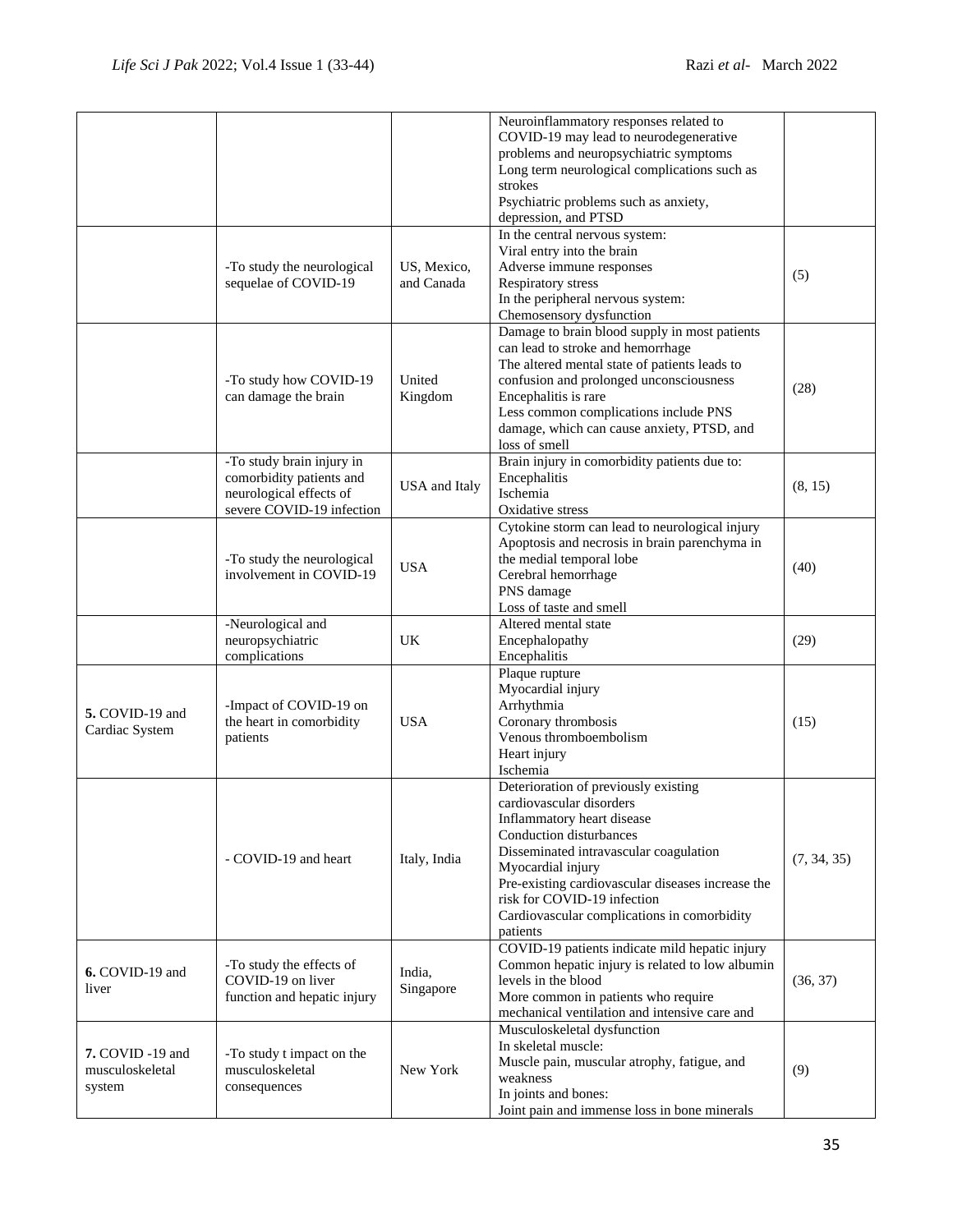| 8. COVID-19 and<br>mental health         | -To study the effects of<br>COVID-19 on mental<br>health                         | Italy, Brazil,<br>and Paraguay | Stress, depressive symptoms, anxiety, denial,<br>insomnia, fear, and anger may<br>Emerging mental health issues may evolve into<br>long-lasting health problems, stigma, and<br>isolation.                                                                                                                                                                                                                                                                               | (1)                 |
|------------------------------------------|----------------------------------------------------------------------------------|--------------------------------|--------------------------------------------------------------------------------------------------------------------------------------------------------------------------------------------------------------------------------------------------------------------------------------------------------------------------------------------------------------------------------------------------------------------------------------------------------------------------|---------------------|
|                                          | -COVID-19 and mental<br>health                                                   | Ohio                           | Health care workers, people with pre-existing<br>medical or psychological problems, those who<br>contract it, and also those who are in quarantine<br>are at an increased risk for adverse psychological<br>problems such as irritability, insomnia, fear,<br>confusion, frustration, boredom, anger, stigma,<br>stress, mood swings and depression<br>Suicidal thoughts may emerge                                                                                      | (33, 42, 43,<br>46) |
|                                          | - COVID-19 and mental<br>health of females                                       | UK and<br>Germany              | Changes in hormone levels increase emotional<br>sensitivity to pre-existing stressful situations<br>related to COVID-19                                                                                                                                                                                                                                                                                                                                                  | (45)                |
| 9. Age-related impact<br>of COVID-19     | -COVID-19 and age-linked<br>comorbidities                                        | <b>USA</b>                     | Number of fatalities according to age;<br>Age $>85$ years old: 10-27% (the highest fatality<br>rate)<br>Age 65-84 years old: 3-11%<br>Age 55-64 years old: 1-3%<br>Age 20-54 years old: $<$ 1%<br>Age 19 years old: No fatalities<br>Age and age-related chronic diseases lead to<br>increased inflammation and mitochondrial<br>dysfunction<br>Inflammation and mitochondrial dysfunction can<br>lead to weakened immune response and<br>increased severity of COVID-19 | (12, 13)            |
| 10. COVID-19 and<br>comorbidity patients | -COVID-19 and<br>comorbidity patients                                            | India, Italy                   | People with pre-condition of hypertension,<br>diabetes, and cardiovascular diseases are more<br>prone and may lead to heart failure.                                                                                                                                                                                                                                                                                                                                     | (34, 35)            |
|                                          | -Impact of COVID-19 on<br>brain and heart of patients<br>in comorbidity          | <b>USA</b>                     | In comorbidity patients (i.e. diabetic patients):<br>Severe complications<br>High mortality rate<br>High ICU admissions<br>Inflammatory responses<br>Hepatic, Cardiac, and renal coagulopathy                                                                                                                                                                                                                                                                            | (15)                |
|                                          | -To study the effects of<br>COVID-19 on pre-existing<br>cardiovascular disorders | Italy                          | Deterioration of pre-existing medical conditions                                                                                                                                                                                                                                                                                                                                                                                                                         | (7)                 |

## **EFFECTS ON THE LUNGS (Initial and Progressive Phases of COVID-19)**

Epidemiological studies marked various phases indicating the COVID-19 development. COVID-19 symptoms tend to develop during the period of 2 to 14 days. However, these symptoms were not diagnosed as identical in every infected person. COVID-19 Symptoms range from mild (*i.e.,* flu or cold-like condition) to severe (*i.e.,* fever, cough, and breathing difficulties). Other symptoms include digestive issues and/or loose stools (14). Lung injury, inflammation, and hypoxia are predominant respiratory symptoms of COVID-19 (15). When compared with influenza patients, the COVID-19 patients indicated the state of angiogenesis and the presence of microthrombi in the alveolar capillaries (16). COVID-19 virus invades lung cells by attaching to the angiotensin-converting enzyme 2 (ACE2) receptors. Following the attachment, ACE2 activity decreases in the cells which, on the other hand, increases ACE1 activity. The increase in ACE1 activity produces more angiotensin 2 which is a naturally occurring vasoconstrictor peptide hormone recognized for raising blood pressure by triggering aldosterone production. High levels of angiotensin-2, provide attachment sites for SARS-COV-2 in the human lungs, which may thus lead to the COVID-19 severity. ACE2 normally reduces the levels of angiotensin 2 in the body by consuming it. As COVID-19 downregulates ACE2, build-up of angiotensin-2 occurs in the body, which may result in the development of acute respiratory distress syndrome (ARDS) and cardiac injury in human beings (Figure 1) (17).

COVID-19 along with the ARDS may injure lungs in the same pattern as the classical ARDS. The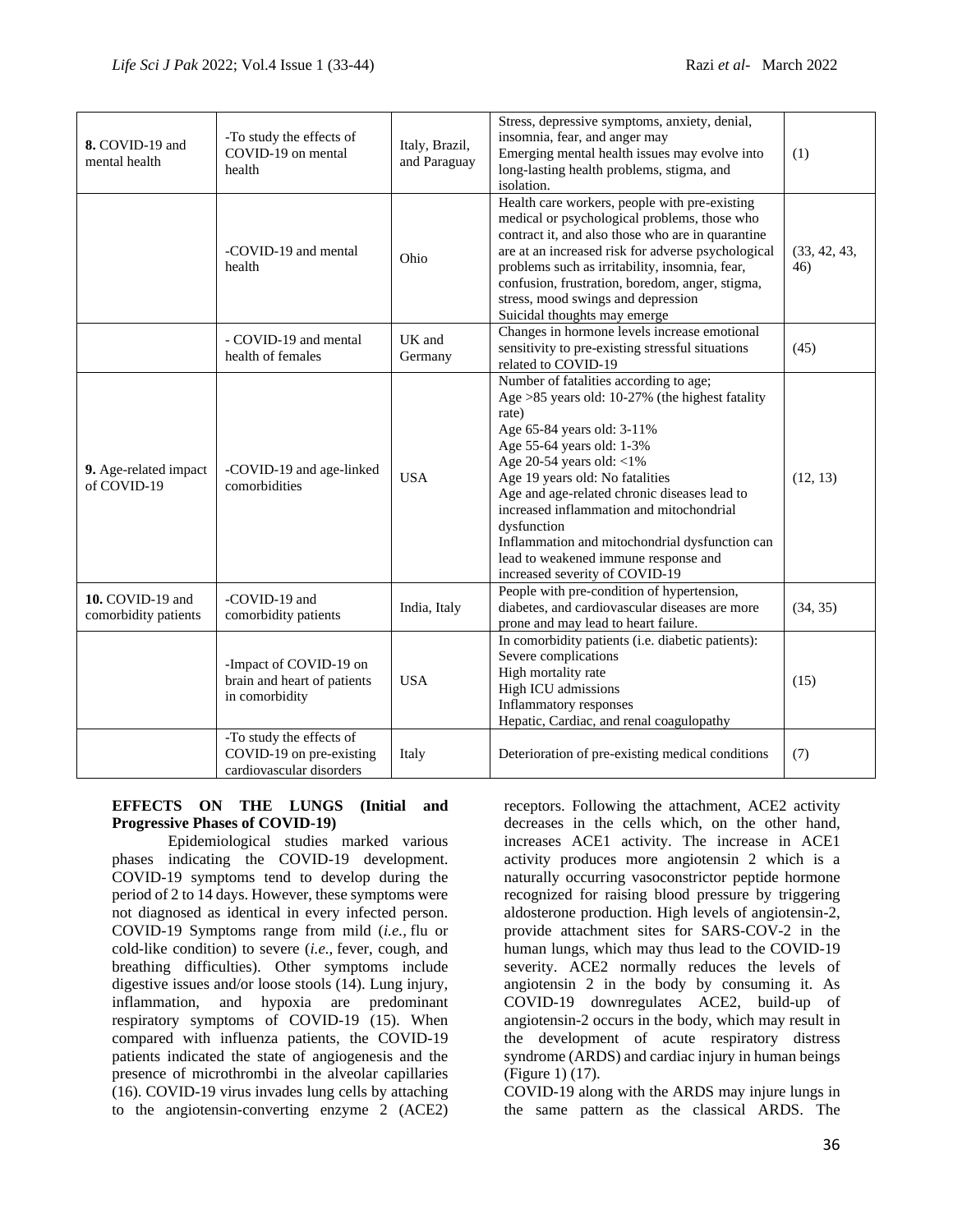manifestations of classical ARDS include increased lung weight and decreased compliance which can get complicated by increased dead space and thrombi in the lungs (18). It has been observed that the majority of survivors may live their normal lives. However, persistent and prolonged pulmonary abnormalities like residual ventilation and irregular diffusion of blood gasses have been observed in a significant number of survivors (19).

### **EFFECTS ON THE GUT**

The earliest symptoms of the disease involve a major effect on the gut and fecal microbiomes (6, 20, 21, 22). During the initial phases, COVID-19 patients are marked with high levels of viral load were faced with gastrointestinal problems (Figure 6). Viral attachment with Angiotensin-Converting Enzyme 2 (ACE2) receptors is followed by the infection of gastrointestinal cells with SARS-CoV-2 which may lead to inflammation and diarrhea (6). Prolonged and persistent exposure to the virus in the guts of the survivors even after the pulmonary removal of the virus (21).

There are two different possible routes of viral infection in the gastrointestinal tract (GIT):

- 1. The ACE2 receptors are exceedingly expressed in the epithelial cells of the GIT which leads to the receptor-mediated entrance of the virus into the cells of the host (23).
- 2. Pulmonary infection of COVID-19 induces an inflammatory immune response which leads to viral translocation from the lungs to the circulatory system. Once in the

circulatory system, the virus stimulates the activation of cytokines resulting in an exaggerated immune response and hence, further augments the inflammation. In response to this, gut permeability may increase which could result in the alteration of the gut microbiota. The change in gut microbiota known as gut dysbiosis leads to the transfer of infectious agents and toxic substances to the circulation resulting in the development of severity in COVID-19 and multiple organ failure. Other physiological conditions such as pre-existing medical disorders and increased age contribute to the severity of the disease (Fig. 2) (20, 23).

## **EFFECTS ON THE IMMUNE SYSTEM**

The immune system in human beings is meant for the protection against various xenobiotics and infections. The early phase of COVID-19 is characterized by the initiation of innate cytokine response. The later phase of COVID-19 conversely can be characterized by 'cytokine storm' and inflammation (24) (Figure 5). Cytokines are, however, small protein molecules secreted by the cells of the immune system in the blood or directly into the tissues. They regulate different functions of the immune system by looking for target immune cells to bind and interact with, to activate specific immune responses (Figure 5). The immune system of COVID-19 patients may produce both antiinflammatory and pro-inflammatory cytokines. Lung damage, dysfunction, and decreased lung capacity can occur as a result of an uncontrolled or overactive immune response (17).







**Figure. 2**. Schematic Description of the Development of Secondary COVID-19 Infection Along the Gut and Lung Pathway (20, 23).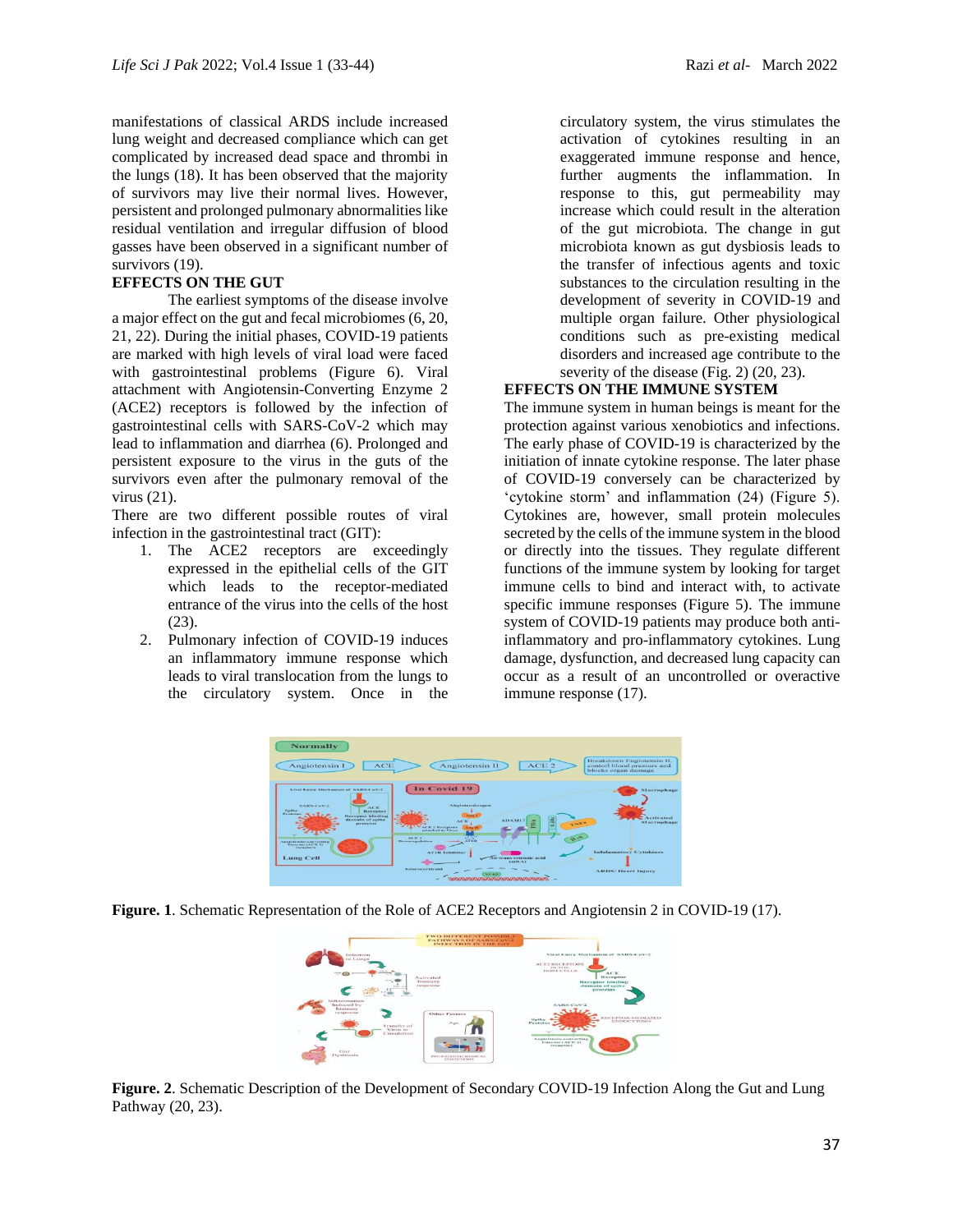Cytokine storm is a serious disorder characterized by cytokine overproduction, over-activation of immune cells, systemic inflammation, and multiple organ damage (25). A hyperactive immune response has an obvious physiological impact in COVID-19 patients (26). However, people having strong immune systems are less prone to serious COVID-19 infection (12).

# **EFFECTS ON THE NERVOUS SYSTEM**

COVID-19 can cause a range of neurological symptoms for instance loss of smell, headache, unconsciousness, and stroke (27). Such symptoms can be the result of COVID-19 induced immune responses, respiratory stress in the Central Nervous System (CNS), and chemosensory dysfunction in the Peripheral Nervous System (PNS) (5). Along with psychosis in a few patients, COVID-19 has also been observed to cause mental disturbances (31% patients), strokes, and hemorrhages (62% patients). Some people with COVID-19, however, also experience confusion, agitation, and disorientation during hospitalization (28, 29). There are three different possible scenarios for the damages in Central Nervous System (CNS) (5, 26).

The manifestation of damages in the Peripheral Nervous System (PNS) is characterized by chemosensory dysfunction. The pathway of PNS damage may involve the entry of a virus into the brain cells following the same pathways as CNS. This triggers an inflammatory immune response in the PNS leading to anosmia and ageusia (5).

The pathway for nervous system infection by SARS-CoV-2 may involve three different pathways *i.e.,* olfactory pathway, ACE2 receptors, and blood circulation pathway.

**Olfactory Pathway:** SARS-CoV-2 might vitiate the CNS which may initiate from the olfactory bulb, then move to the brain's inner parts such as the brainstem and thalamus with the help of trans-synaptic transfer. From there on, this virus might target the respiratory center of the brain. It is the common pathway for both CNS and PNS as the virus may also affect the chemosensory function of the brain (30, 5).

1. **ACE2 Receptors:** SARS-CoV-2 recognizes the ACE2 receptors present on the surface of neurons, neuroglia, and capillary epithelium. The ACE2 receptors express themselves on these cells which makes them susceptible to SARS-CoV-2 attack. Through these cellular receptors, the virus may damage the capillary endothelium and gain access to the brain (31). This pathway involves CNS only.

## 2. **Cerebral Blood Circulation Pathway**

a. The viruses that affect the CNS do so by directly affecting the nerve endings found in the tissues or by

targeting the cells of the circulatory system. This would further result in the transfer of the virus through the blood-brain barrier into the CNS (32). SARS-CoV-2 and cytokines could target the endothelial cells which can result in inflammation and damage to the blood-brain barrier. This pathway explains the CNS invasion by the virus (26) (Figure 4). As the neurological symptoms become more serious with strokes, hemorrhages, and memory loss, the main question is, why is the brain impacted at all? Moreover, whether the neurological symptoms are the result of a hyperactive immune system or the virus directly invades the cells of the brain is still not obvious and requires further research (28).

## **EFFECTS ON MENTAL HEALTH**

This pandemic has been reported to cause mental and health issues among humans *i.e.* stress, anxiety, depressive symptoms, denial, insomnia, and anger. These developing mental health issues may result in long-lasting human health issues like isolation and stigma (1). Some people may be more exposed than others to the psychological and social effects of a pandemic. Quarantine, loss of freedom, boredom, and self-isolation create a negative impact on mental health (42). People with weak immune response, living or caring in congested places, and with preexisting medical or psychological issues are more prone and vulnerable to developing the disease healthcare workers are particularly more susceptible to the psychological issues and emotional stress in the pandemic since they are regularly exposed to the virus, work for longer hours and care for the sick (33,43). Due to the rapid spread of COVID-19, emigrants and immigrants have been reported to face hostility, stigmatization, and discrimination (43). The mental health of females is considered more susceptible and vulnerable to stress as compared to males. It may be due to the fluctuations in ovarian hormone levels which change the emotional sensitivity to various stress stimuli (45). It is analyzed that younger age groups have a high tendency of stimulation against surrounding stressors of COVID-19 (44). COVID-19 pandemic is also the major contributor to domestic violence, loneliness, and child abuse. It may be the increase in isolation during lockdowns due to which closeness of abusers and victims has taken place and escape is not possible.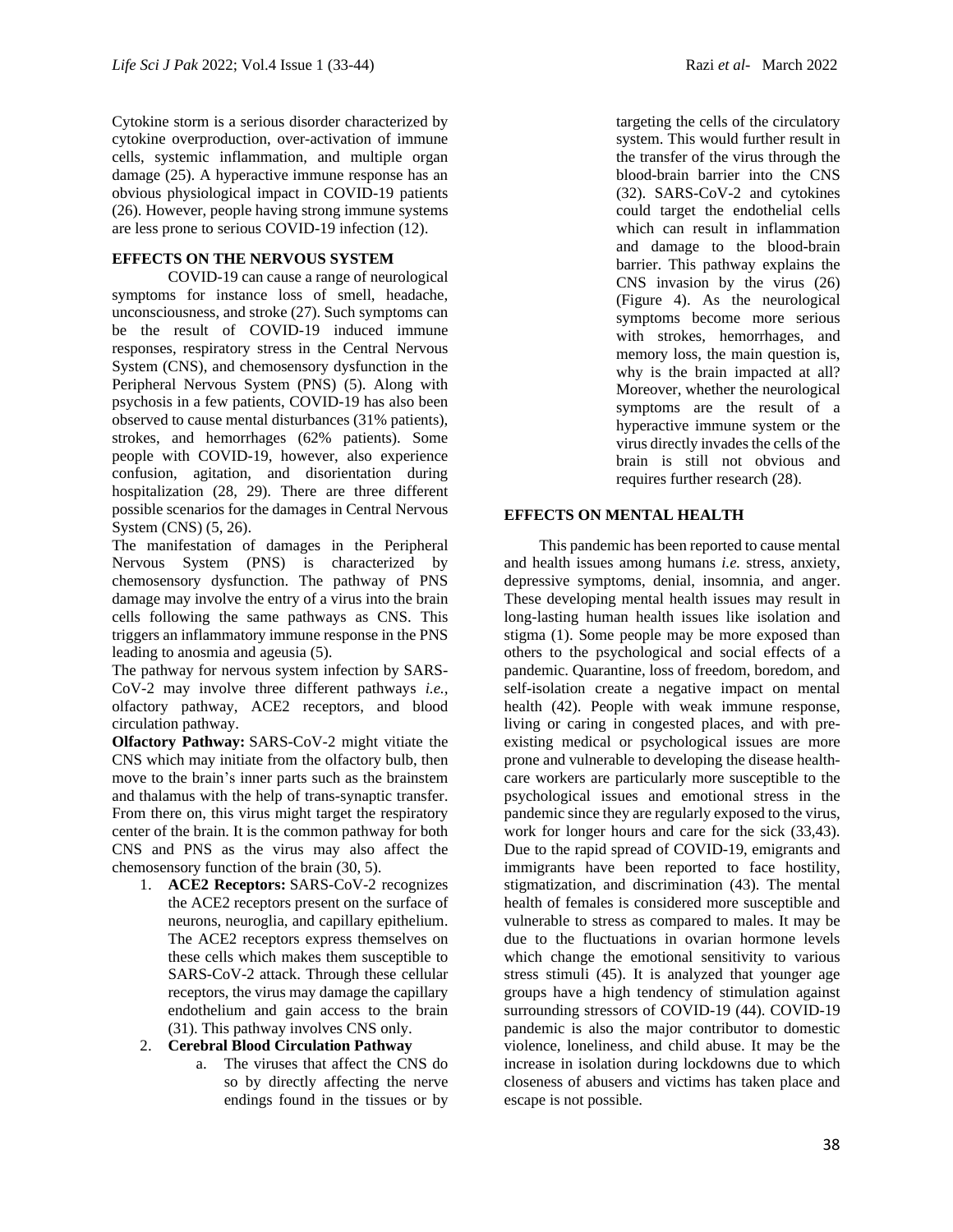

**Figure. 3**. Representation of the Role of Cytokines in Immune Response (17, 25).

**1.** SARS-CoV-2 may enter the CNS through nasal passageways, gain access to the olfactory bulb, and mucosa as well as the cerebral circulation. The ACE2 receptors found in endothelial cells and blood vessels are identified by the virus which can further lead to apoptosis of brain cells. Consequently, cerebral edema occurs which causes the compression of the brain stem. Moreover, entry of the virus and recognition of ACE2 receptors on the endothelial brain cells can also damage the blood-brain barrier. This is because the virus is transported across the blood vessel into the neurons.

**2.** COVID-19 also causes an overactive immune response in the body due to the cytokine storm. This can result in apoptosis of brain cells which ultimately cause Acute Necrotizing Encephalopathy (ANE) and hemorrhage.

**3.** The third plausible scenario of CNS damage involves the respiratory stress caused by the depletion of oxygen in the lungs. This hypoxic condition can result in brain cells injury.

**Figure. 4.** Three different possible scenarios of damages in the central nervous system (CNS) (5, 26).

Fear and stress are major contributing factors in the widespread dissemination of mental health conditions. During this pandemic, anxiety and depression show their peak increase in their symptoms with an increase in a low mood, limited interest, and a decrease in energy in daily activities (46).

## **EFFECTS ON THE HEART**

**THREE DIFFERENT POSSIBLE SCENARIOS OF DAMAGES IN CENTRAL NEDVALIC** 

The cardiac physiological symptoms in COVID-19 sufferers may include hypoxia, myocardial injury, plaque rupture, arrhythmia, coronary thrombosis, venous thromboembolism, dispersed intravascular coagulation, and inflammation (7, 15). Several patients with myocardial damage can develop serious cardiovascular issues which may include heart failure (34). SARS-CoV-2 may cause myocardial injury in three possible ways,

- 1. The virus may directly attack cardiac cells by attaching to ACE2 receptors.
- 2. Arterial hypotension leading to oxygen dysregulation in the heart may also be the reason for myocardial injury.
- 3. Cytokine storms can lead to an impaired immune response which may eventually result in myocardial injury (Figure 5) (15, 25, 35).

A bidirectional association has been found between COVID-19 and cardiovascular diseases (CVD). On one hand, people with pre-existing CVD are supposed to be at an increased risk of becoming infected with COVID-19. Thus, are considered more likely to acquire a severe form of the disease. On the other hand, some people infected with COVID-19 develop cardiovascular symptoms in addition to other complications associated with the COVID-19 (35).

### **LIVER DYSFUNCTION AND INJURY**

Liver injury is prominent in severe disease groups of COVID-19 (36, 37). The Insufficient level of albumin in the blood and cirrhosis are the main contributors of developing severity in COVID -19. This is considered to be due to immune dysregulation which may be traced in abnormal liver function tests i.e., alanine transferase (ALT) and aspartate transferase (AST).

The mechanism of the COVID-19 effect on liver dysfunction may be multifactorial but still is not fully understood. ACE2 is the host cell receptor of SARS-CoV-2. Entry of SARS-CoV-2 involves transmembrane serine protease 2 (TMPRSS2). Minimal or no Expression of ACE2 messenger RNA (mRNA) has been reported in hepatocytes. The expressions of TMPRSS2 mRNA were found in hepatocytes. Hepatocytes were reported to contain no ACE2 protein. All these findings have suggested that SARS-CoV-2 has not been found to directly cause the cytopathic damage of hepatocytes. Hepatocellular Carcinoma cell line Huh-7 has been found to show SARS-CoV-2 replication (26). The cytoplasm of

39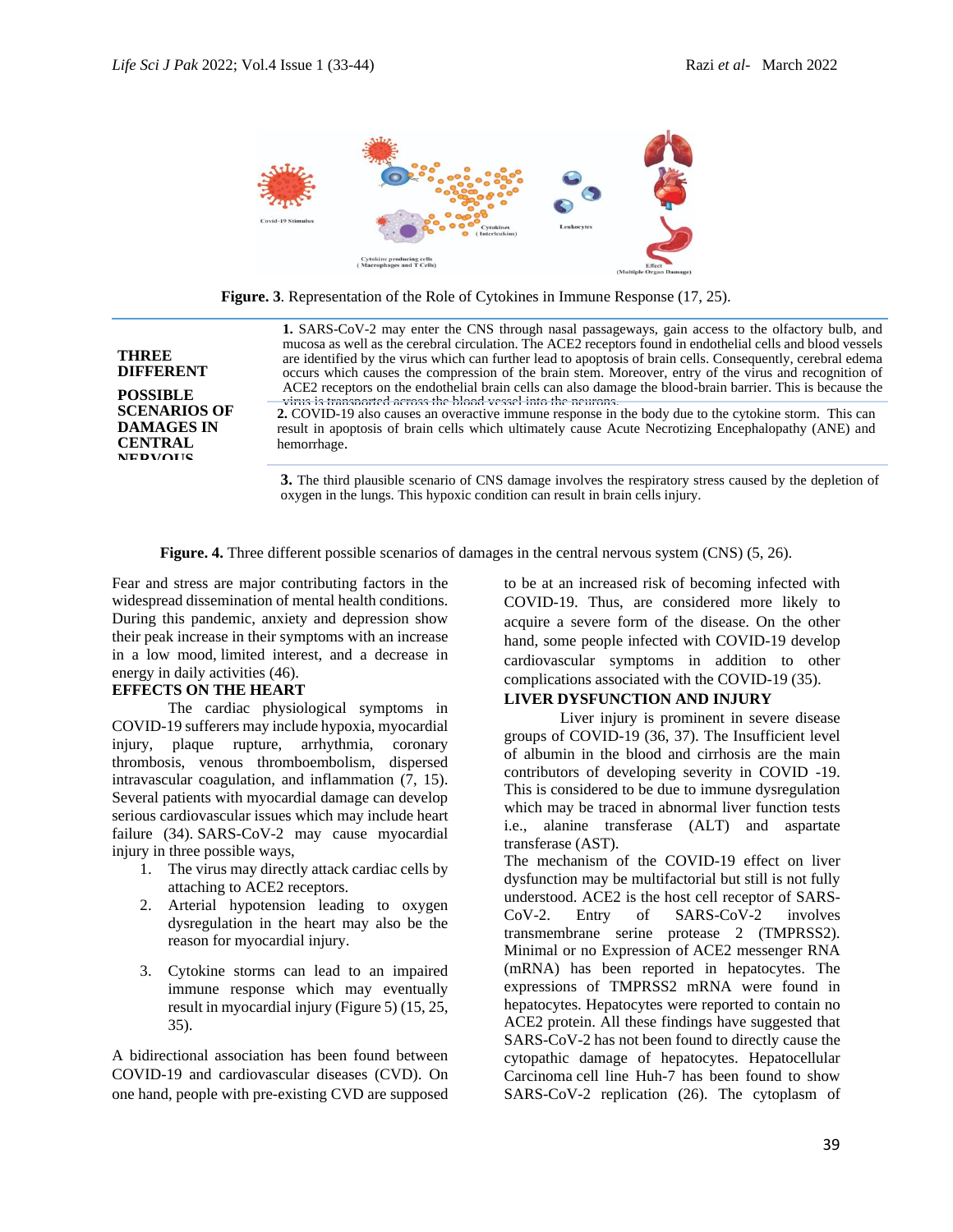hepatocytes has been found to contain SARS-CoV-2 particles without any membrane-bound vesicles (49). Factors like liver enzymes, liver steatosis, and liver fibrosis have been found as contributing factors in developing the severity of COVID-19 (49, 50, 51). However, no significant change in the transaminases and bilirubin levels of COVID-19 diagnosed patients has been observed (52). Patients with cirrhosis have been reported to be at high risk of mortality. This risk may occur through multiple converging pathways, which may include acute hepatic decompensation, cirrhosis-associated immune dysfunction, and systemic inflammatory response. Cirrhosis-associated immune dysfunction may also lead to defective immune responses followed by the future SARS-CoV-2 vaccination (53). A decline in liver functioning may further quadruple the risk of developing severe corona infection. Patients thus having chronic hepatic diseases and/or cirrhosis are considered more susceptible to the COVID-19 severity (54).

# **EFFECTS ON THE MUSCULOSKELETAL SYSTEM**

The coronavirus infection has been found to cause weakness and fatigue in the skeletal muscle. In the bones and joints, it causes loss of bone tissue and cartilage. However, it is not known whether these symptoms are the result of systemic inflammation alone or the virus directly infects the cells of the musculoskeletal system (9). During the first four days of infection, a rapid twenty percent loss in the body occurs. The direct effects of COVID-19 mean the process of active infection of a virus on a patient's musculoskeletal system. First, COVID-19 hits the respiratory tract, especially the alveoli epithelium which accesses the virus to the bloodstream, the coronavirus disseminates throughout the body. This damages the other systems such as myalgias, sarcopenia, muscle loss, Cachexia, myasthenias, and fatigue. The indirect effect on the musculoskeletal system has been found more prevalent in those patients who face prolonged exposure to inactivity such as in ICU and because of strict lockdowns. During the lockdown, people are limited to exercise at home. This creates a negative impact on muscles due to unused muscle allocated energy. This may be reallocating the metabolic substrates in the liver which leads to an increase in obesity (anthropogenic lipoprotein production) and atherosclerosis (increasing the risk of lipids collecting in blood vessels). Most ICU patients require the use of invasive ventilation to maintain a constant airflow which may be the cause of bone and muscle frailty (55).

The inflammatory response is produced as a result of the primary stage of pulmonary infection, which causes an integral impact on the human musculoskeletal system. Various types of

musculoskeletal cells show the ACE2 and TMPRSS2 genes, which are necessary for direct viral infection. But the way of these genes' infection is still unclear (9). Myalgia means muscle pain and aches. Primarily, immune-mediated mechanism theory is considered the most extensively accepted theory of muscle damage in corona patients. Secondly, inflammatory response with cytokine storming mechanism and immune cells activation was also accepted for muscle damage. These suggested mechanisms cause immune complex deposition, myotoxic cytokine release, and injury secondary to homology between human muscle cells and viral antigens.

Myositis (inflammation of muscles), Rhabdomyolysis (a complication of myositis involving myonecrosis and myoglobinuria), Virus-induced arthritis Diaphragm muscle dysfunction were also reported in COVID-19 patients (56). Acute necrotizing hemorrhagic encephalopathy, also present in patients with COVID-19, is associated with inflammation. This increases the vascular permeability causing edema, necrosis, and petechial hemorrhage (57).



**Figure. 5.** Schematic Representation of the Pathway of Nervous System Damage in COVID-19 (5, 26, 30, 31).

### **AGE-RELATED EFFECTS OF COVID-19**

In the case of patients having age-related chronic diseases, increased inflammation and mitochondrial dysfunction occur which leads to a weakened immune response causing a severe form of COVID-19 (12).



**Figure.6.** A schematic representation of the possible causes of myocardial injury in COVID-19 (15, 25, 35)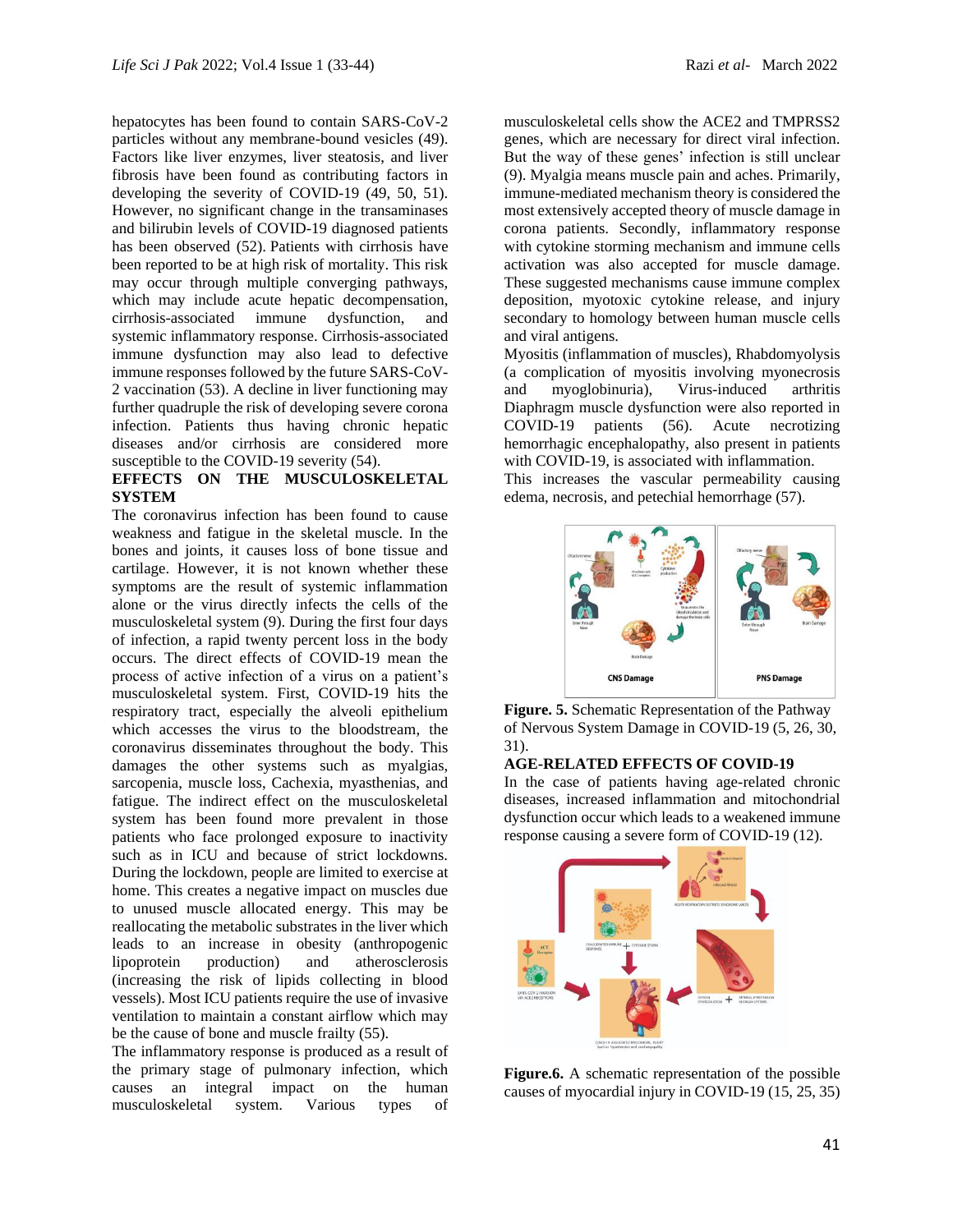Older people also have decreased diversity of gut microbiota which could be the reason for the severe form of infection. Center for disease control and prevention (CDC) revealed through a published report that the highest mortality rate was found in people as aged as eighty-five (85) or older and no casualties were reported among the individuals aged as 19 or younger (13). Adolescents and children were found affected by aggressive behavior and depression due to COVID-19 lockdown measures (58). High mortality risks in older adults have been reported due to the increased level of anxiety, fear of death, optimism, and social isolation (59). Social vulnerabilities such as low income and unemployment also are the major factors of creating mental issues in many developing countries with financially downtrodden situations (60).

### **EFFECTS ON COMORBIDITY PATIENTS**

COVID-19 may appear as asymptomatic, or with mild and severe pneumonia-like symptoms. It was found that patients diagnosed as suffering from coronavirus were mostly reported with a pre-condition of cardiovascular diseases (CVD), diabetes, chronic obstructive pulmonary disease (COPD), hypertension, HIV, malignancies, and some other diseases which may also tend to develop some life-threatening situations. ACE-2 receptors are responsible for the entry of SARS-COV-19 into the host cell. Certain proprotein convertases are released due to the expression of ACE-2 receptors which may further enhance the entry of viruses into host cells. These comorbidities may further lead these coronavirus patients into a vicious and infectious cycle. In addition, they are also substantially associated with a significant level of mortality and morbidity (61). Hypertension, renal disease, cancer, HIV, dementia, chronic pulmonary disease, and diabetes are the predominant comorbidities that show high mortality rates in patients affected by COVID-19 (62). In addition, it was found that populations with pre-existing diseases like cardiovascular and cerebrovascular, renal infections, and hypertension are considered more prone to coming under the attack of coronavirus.

This article further provides ample evidence to indicate the impact of certain comorbidities on COVID-19 severity. Comorbidities including diabetes and other age-linked diseases may lead to increased inflammation and abnormal mitochondrial function which can further weaken the immune response resulting in COVID-19 severity (12). A comparative hospital-based study on non-diabetic and diabetic patients having COVID-19 has shown high shifting ratios of diabetic patients into ICU *i.e.* Intensive Care

Unit and/or high mortality ratio. This can further be safely concluded that COVID-19 patients with precondition of diabetes mellitus have shown severe inflammatory immune responses as compared to nondiabetic patients (39).

### **CONCLUSION**

During its course, SARS-COV-19 has been found to target many vital organs which may cause life-threatening physiological complications (26). Being a respiratory infection, COVID-19 has been found to mainly cause pneumonia. Gut dysbiosis is the major effect on the gastrointestinal system which also occurs in the early phase of the disease. Neurological complications include strokes, hemorrhages, and impaired consciousness. Cardiovascular manifestations are observed in severely ill patients and the situation of people with pre-existing CVD can get worse during COVID-19. Low levels of albumin in blood and weakness in muscles and joints are also observed. Hyperactive immune system and cytokine storm syndrome may quadruple the severity. Moreover, the negative influences on the economy, physical and mental human health along with the social interactions are considered as damaging globally. A global comprehensive response regarding a focus on COVID-19 patients' mental health has also been considered as an essential factor and should be encouraged worldwide. Moreover, COVID-19 related news dispensed through social media and other platforms must closely be monitored and other community relief programs regarding human mental health must be encouraged worldwide.

Some common diseases like hypertension, coronary artery, and diabetes-like diseases are considered as the most common comorbidities among COVID-19 patients. People who are weak, aged, and sick are considered most prone to develop severe complications and may require intensive care and mechanical ventilation. It should be noted that the majority of people recover from the disease and continue with their normal lives but some people may have long-term effects on their health.

## **REFERENCES**

- 1. Torales, J., O'Higgins, M., Castaldelli-Maia, J. M., & Ventriglio, A. (2020). The outbreak of COVID-19 coronavirus and its impact on global mental health. International Journal of Social Psychiatry, 66(4), 317-320.
- 2. Das, S., Das, S., & Ghangrekar, M. M. (2020). The COVID-19 pandemic: biological evolution, treatment options, and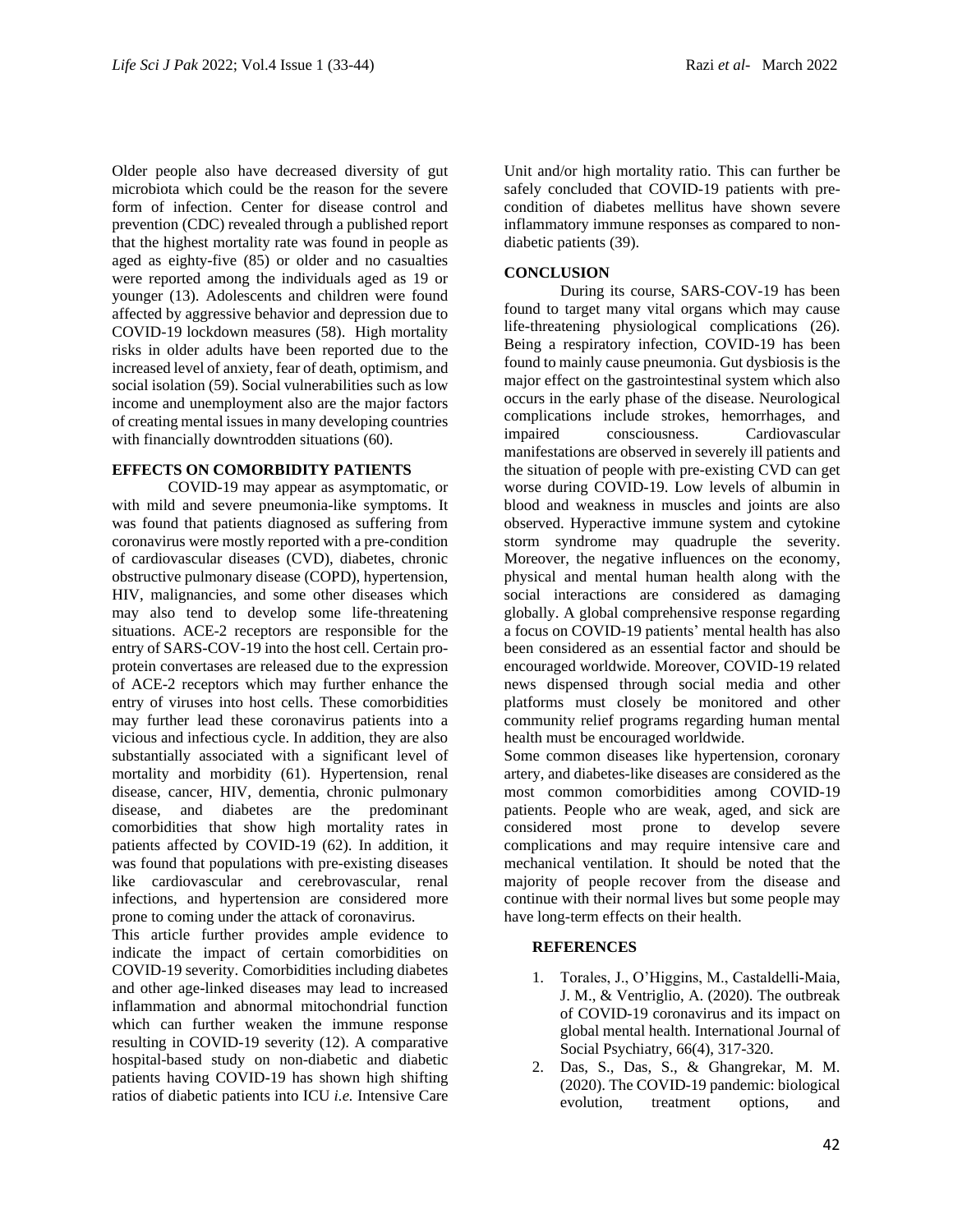consequences. Innovative Infrastructure Solutions, 5(3), 1-12.

- 3. Johns Hopkins University. Coronavirus resource centre. Accessed December 14, 2021. [https://coronavirus.jhu.edu](https://coronavirus.jhu.edu/)
- 4. Lwin, M. O., Lu, J., Sheldenkar, A., Schulz, P. J., Shin, W., Gupta, R., & Yang, Y. (2020). Global sentiments surrounding the COVID-19 pandemic on Twitter: analysis of Twitter trends. JMIR public health and surveillance, 6(2), e19447.
- 5. Fiani, B., Covarrubias, C., Desai, A., Sekhon, M., & Jarrah, R. (2020). A contemporary review of neurological sequelae of COVID-19. Frontiers in Neurology, 11, 640.
- 6. Villapol, S. (2020). Gastrointestinal symptoms associated with COVID-19: impact on the gut microbiome. Translational Research.
- 7. Mai, F., Del Pinto, R., & Ferri, C. (2020). COVID-19 and cardiovascular diseases. Journal of cardiology.
- 8. Nuzzo, D., & Picone, P. (2020). Potential neurological effects of severe COVID-19 infection. Neuroscience research.
- 9. Disser, N. P., De Micheli, A. J., Schonk, M. M., Konnaris, M. A., Piacentini, A. N., Edon, D. L., ... & Mendias, C. L. (2020). Musculoskeletal consequences of COVID-19. JBJS, 102(14), 1197-1204.
- 10. Liu, W., & Li, H. (2020). COVID-19: Attacks the 1-beta chain of hemoglobin and captures the porphyrin to inhibit human heme metabolism. 2020. ChemRxiv. DOI, 10.
- 11. Mehta, P., McAuley, D. F., Brown, M., Sanchez, E., Tattersall, R. S., & Manson, J. J. (2020). COVID-19: consider cytokine storm syndromes and immunosuppression. The lancet, 395(10229), 1033-1034.
- 12. Holder, K., & Reddy, P. H. (2020). The COVID-19 effect on the immune system and mitochondrial dynamics in diabetes, obesity, and dementia. The Neuroscientist, 1073858420960443.
- 13. Covid, C. D. C., Team, R., COVID, C., Team, R., COVID, C., Team, R., ... & Sauber-Schatz, E. (2020). Severe outcomes among patients with coronavirus disease 2019 (COVID-19)—United States, February 12–March 16, 2020. Morbidity and mortality weekly report, 69(12), 343.
- 14. Osler, S. (2019). Coronavirus Outbreak.
- 15. Suri, J. S., Puvvula, A., Biswas, M., Majhail, M., Saba, L., Faa, G., ... & Naidu, S. (2020). COVID-19 pathways for brain and heart injury in comorbidity patients: A role of

medical imaging and artificial intelligencebased COVID severity classification: A review. Computers in biology and medicine, 103960.

- 16. Ackermann, M., Verleden, S. E., Kuehnel, M., Haverich, A., Welte, T., Laenger, F., ... & Jonigk, D. (2020). Pulmonary vascular endothelialitis, thrombosis, and angiogenesis in Covid-19. New England Journal of Medicine, 383(2), 120-128.
- 17. Mercola, J., Grant, W. B., & Wagner, C. L. (2020). Evidence regarding vitamin D and risk of COVID-19 and its severity. Nutrients, 12(11), 3361.
- 18. Grasselli, G., Tonetti, T., Protti, A., Langer, T., Girardis, M., Bellani, G., ... & Seccafico, C. (2020). Pathophysiology of COVID-19 associated acute respiratory distress syndrome: a multicentre prospective observational study. The Lancet Respiratory Medicine, 8(12), 1201-1208.
- 19. Salehi, S., Reddy, S., & Gholamrezanezhad, A. (2020). Long-term pulmonary consequences of coronavirus disease 2019 (COVID-19): what we know and what to expect. Journal of thoracic imaging, 35(4), W87-W89.
- 20. AKTAŞ, B., & Aslim, B. (2020). Gut-lung axis and dysbiosis in COVID-19. Turkish Journal of Biology, 44(SI-1), 265-272.
- 21. Zuo, T., Liu, Q., Zhang, F., Lui, G. C. Y., Tso, E. Y., Yeoh, Y. K., ... & Ng, S. C. (2021). Depicting SARS-CoV-2 fecal viral activity in association with gut microbiota composition in patients with COVID-19. Gut, 70(2), 276-284.
- 22. Gu, S., Chen, Y., Wu, Z., Chen, Y., Gao, H., Lv, L., ... & Li, L. (2020). Alterations of the gut microbiota in patients with coronavirus disease 2019 or H1N1 influenza. Clinical Infectious Diseases, 71(10), 2669-2678.
- 23. Wong, S. H., Lui, R. N., & Sung, J. J. (2020). Covid‐19 and the digestive system. Journal of gastroenterology and hepatology, 35(5), 744-748.
- 24. Chowdhury, M. A., Hossain, N., Kashem, M. A., Shahid, M. A., & Alam, A. (2020). Immune response in COVID-19: A review. Journal of Infection and Public Health.
- 25. Fajgenbaum, D. C., & June, C. H. (2020). Cytokine storm. New England Journal of Medicine, 383(23), 2255-2273.
- 26. Iadecola, C., Anrather, J., & Kamel, H. (2020). Effects of COVID-19 on the nervous system. Cell.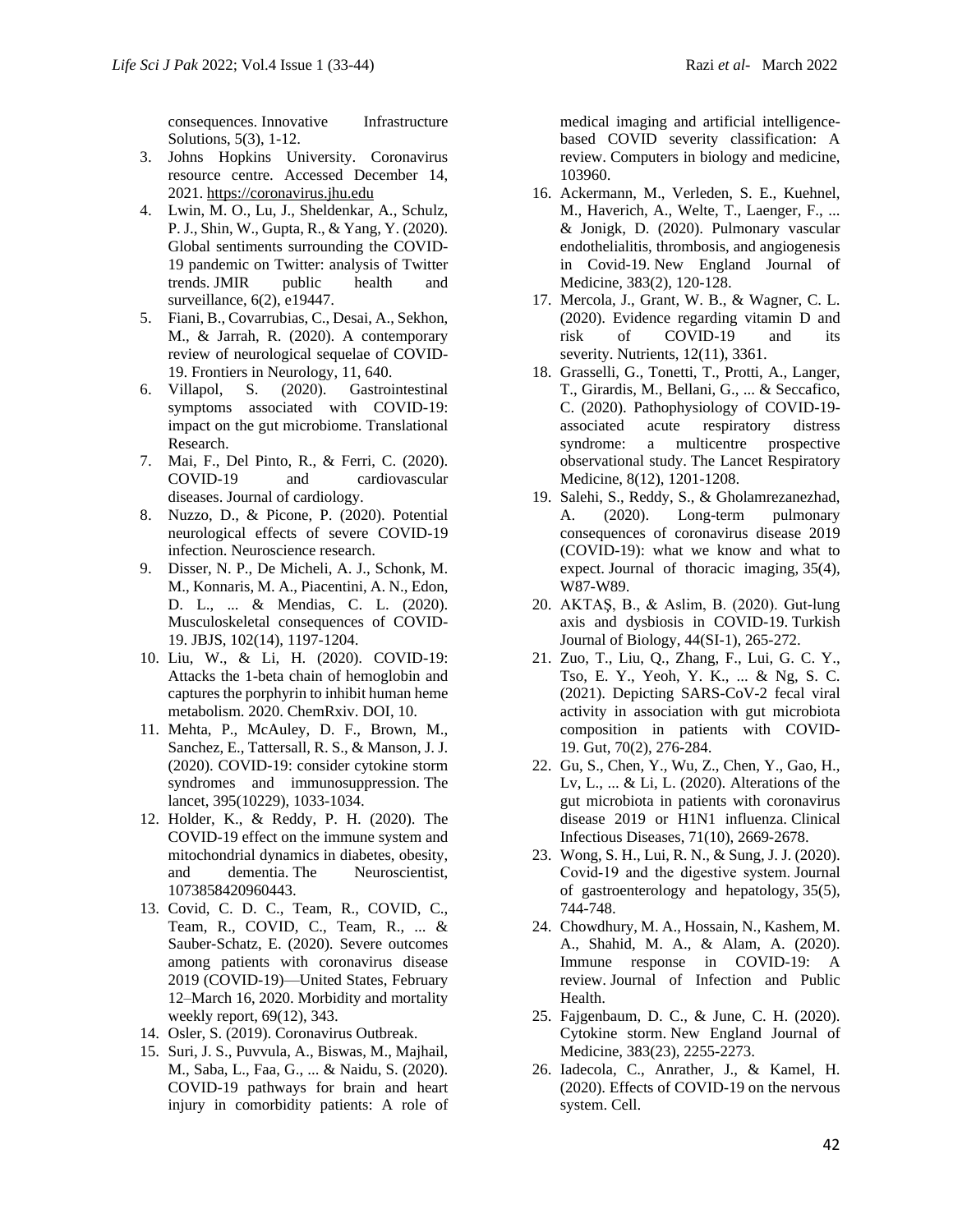- 27. Wood, H. (2020). New insights into the neurological effects of COVID-19. Nature Reviews. Neurology, 1.
- 28. Marshall, M. (2020). How COVID-19 can damage the brain. Nature, 585(7825), 342- 343.
- 29. Varatharaj, A., Thomas, N., Ellul, M. A., Davies, N. W., Pollak, T. A., Tenorio, E. L., ... & Plant, G. (2020). Neurological and neuropsychiatric complications of COVID-19 in 153 patients: a UK-wide surveillance study. The Lancet Psychiatry, 7(10), 875- 882.
- 30. Gandhi, S., Srivastava, A. K., Ray, U., & Tripathi, P. P. (2020). Is the collapse of the respiratory center in the brain responsible for the respiratory breakdown in COVID-19 patients?. ACS chemical neuroscience, 11(10), 1379-1381.
- 31. Baig, A. M., Khaleeq, A., Ali, U., & Syeda, H. (2020). Evidence of the COVID-19 virus targeting the CNS: tissue distribution, hostvirus interaction, and proposed neurotropic mechanisms. ACS chemical neuroscience, 11(7), 995-998.
- 32. Koyuncu, O., Hogue, I., & Enquist, L. (2013). Virus infections in the nervous system. Cell host & microbe, 13(4), 379-393.
- 33. Pfefferbaum, B., & North, C. S. (2020). Mental health and the Covid-19 pandemic. New England Journal of Medicine, 383(6), 510-512.
- 34. Harikrishnan, S., Mohanan, P. P., Chopra, V. K., Ambuj, R., Sanjay, G., Bansal, M., ... & Das, M. K. (2020). Cardiological Society of India position statement on COVID-19 and heart failure. Indian heart journal, 72(2), 75.
- 35. Russo, V., Bottino, R., Carbone, A., Rago, A., Papa, A. A., Golino, P., & Nigro, G. (2020). Covid-19 and heart: from clinical features to pharmacological implications. Journal of clinical medicine, 9(6), 1944.
- 36. Kumar, A., Kumar, P., Dungdung, A., Gupta, A. K., Anurag, A., & Kumar, A. (2020). The pattern of liver function and clinical profile in COVID-19: A cross-sectional study of 91 patients. Diabetes & Metabolic Syndrome: Clinical Research & Reviews, 14(6), 1951- 1954.
- 37. Wong, Y. J., Tan, M., Zheng, Q., Li, J. W., Kumar, R., Fock, K. M., ... & Ang, T. L. (2020). A systematic review and metaanalysis of the COVID-19 associated liver injury. Annals of Hepatology, 19(6), 627- 634.
- 38. McCray Jr, P. B., Pewe, L., Wohlford-Lenane, C., Hickey, M., Manzel, L., Shi, L., ... & Perlman, S. (2007). Lethal infection of K18-hACE2 mice infected with severe acute respiratory syndrome coronavirus. Journal of virology, 81(2), 813-821.
- 39. Yan, Y., Yang, Y., Wang, F., Ren, H., Zhang, S., Shi, X., ... & Dong, K. (2020). Clinical characteristics and outcomes of patients with severe covid-19 with diabetes. BMJ open diabetes research and care, 8(1), e001343.
- 40. Aghagoli, G., Marin, B. G., Katchur, N. J., Chaves-Sell, F., Asaad, W. F., & Murphy, S. A. (2020). Neurological involvement in COVID-19 and potential mechanisms: a review. Neurocritical care, 1-10.
- 41. Pero, A., Ng, S., & Cai, D. (2020). COVID-19: a perspective from clinical neurology and neuroscience. The Neuroscientist, 26(5-6), 387-391.
- 42. Javed, B., Sarwer, A., Soto, E. B., & Mashwani, Z. U. R. (2020). The coronavirus (COVID‐19) pandemic's impact on mental health. The International Journal of health planning and management, 35(5), 993-996.
- 43. Yuan, Y., Zhao, Y. J., Zhang, Q. E., Zhang, L., Cheung, T., Jackson, T., ... & Xiang, Y. T. (2021). COVID-19-related stigma and its sociodemographic correlates: a comparative study. Globalization and Health, 17(1), 1-9.
- 44. Al Dhaheri, A. S., Bataineh, M. A. F., Mohamad, M. N., Ajab, A., Al Marzouqi, A., Jarrar, A. H., ... & Cheikh Ismail, L. (2021). Impact of COVID-19 on mental health and quality of life: Is there any effect? A crosssectional study of the MENA region. PloS one, 16(3), e0249107.
- 45. Schäfer, S. K., Sopp, M. R., Schanz, C. G., Staginnus, M., Göritz, A. S., & Michael, T. (2020). Impact of COVID-19 on public mental health and the buffering effect of a sense of coherence. Psychotherapy and Psychosomatics, 89(6), 386-392.
- 46. Haider, I. I., Tiwana, F., & Tahir, S. M. (2020). Impact of the COVID-19 pandemic on adult mental health. Pakistan Journal of Medical Sciences, 36(COVID19-S4), S90.
- 47. Martinez, M. A., & Franco, S. (2021). Impact of COVID‐19 in liver disease progression. Hepatology Communications.
- 48. Wu, Z. H., & Yang, D. L. (2020). A metaanalysis of the impact of COVID-19 on liver dysfunction. European Journal of Medical Research, 25(1), 1-9.
- 49. Sharma, A., Jaiswal, P., Kerakhan, Y., Saravanan, L., Murtaza, Z., Zergham, A., ...